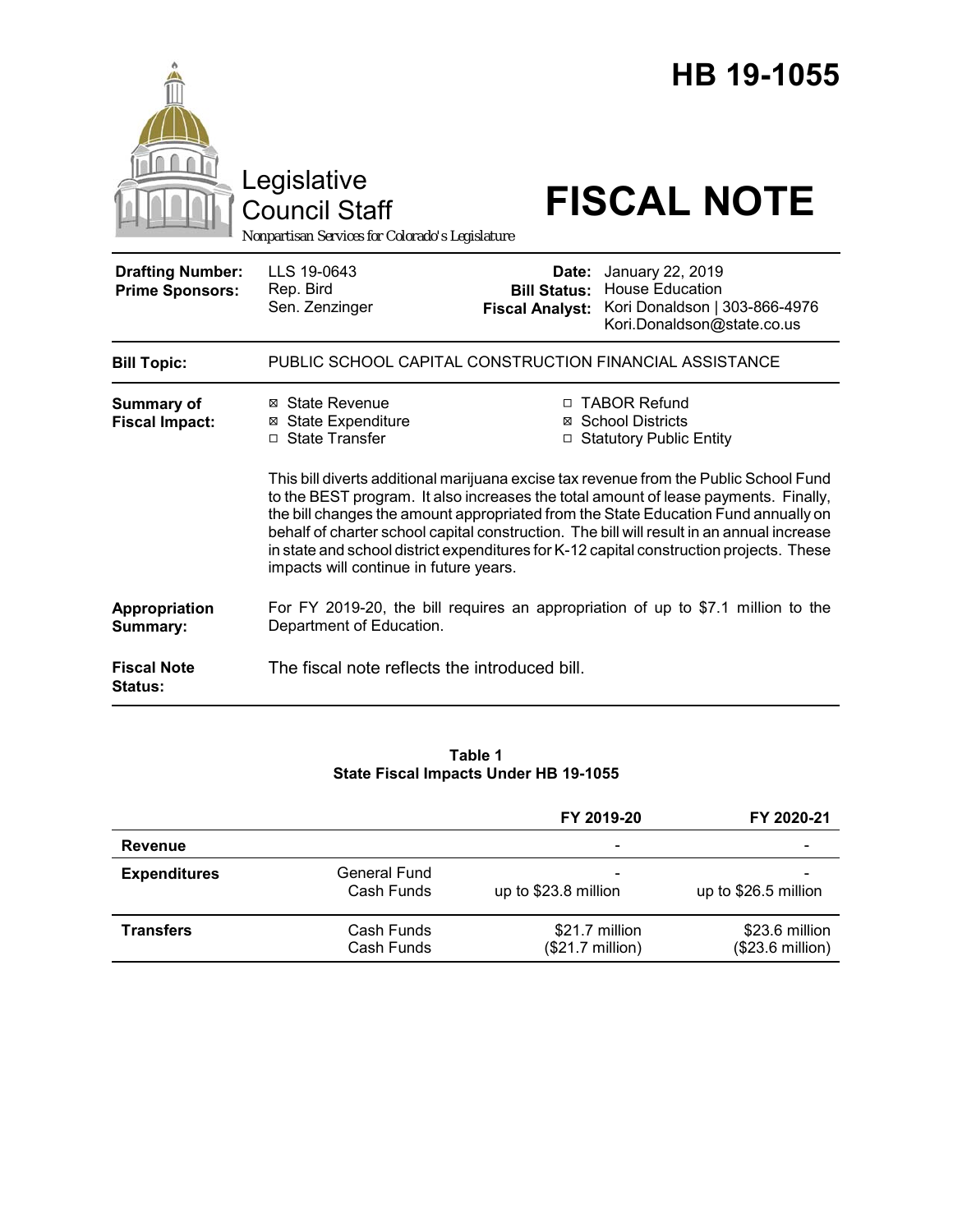January 22, 2019

# **Summary of Legislation**

Currently, under the Building Excellent Schools Today (BEST) program, the state may enter into lease-purchase agreements for public school facility capital construction projects, subject to the limitation that the maximum total annual amount of lease payments payable under these agreements does not exceed \$100 million in a fiscal year. This bill establishes the following incremental increase on lease payments:

- \$105 million in FY 2019-20; and
- \$110 million in FY 2020-21 and thereafter.

Current law also provides that the greater of \$40 million or 90 percent of retail marijuana excise tax revenue annually collected is transferred to the Public School Capital Construction Assistance Fund (assistance fund) to support the BEST program and the remainder of the revenue is transferred to the Public School Fund. Beginning in FY 2019-20, the bill requires all retail marijuana excise tax revenue to be transferred to the assistance fund.

In addition, the bill changes the percentage of retail marijuana excise tax revenue that is further credited to an account within the fund for distribution to charter school facilities from 12.5 percent to a percent equal to the percentage of students included in the statewide funded pupil count who were enrolled in a charter school the prior year.

Finally, the bill changes the amount of money annually appropriated from the State Education Fund for charter school capital construction from \$20 million a year to \$20 million a year annually adjusted for changes in the percent of students included in the statewide funded pupil count enrolled in charter schools.

# **Background**

*BEST Program.* The BEST program was established in 2008 to provide grants to public schools to rebuild, repair, or replace the state's aging K-12 educational facilities. Grant awards for BEST-qualified projects may come in the form or either long-term financing through lease-purchase agreements called certificates of participation or cash awards. The source of state funds for the program is the assistance fund.

The BEST program is supported primarily by rent and royalty income earned on state trust lands administered by the State Land Board and retail marijuana excise tax revenue, but receives some additional funding from lottery proceeds and interest earnings. Current law credits the following revenue to the assistance fund:

- 50 percent of gross revenue from state school trust lands, with a minimum guarantee of \$40 million annually:
- the greater of \$40 million or 90 percent of retail marijuana excise tax revenue annually collected;
- net proceeds from the sale of certificates of participation (COPs);
- lottery proceeds; and
- interest earnings.

Table 2 provides information on actual state revenue supporting the BEST program for FY 2014-15 through FY 2017-18.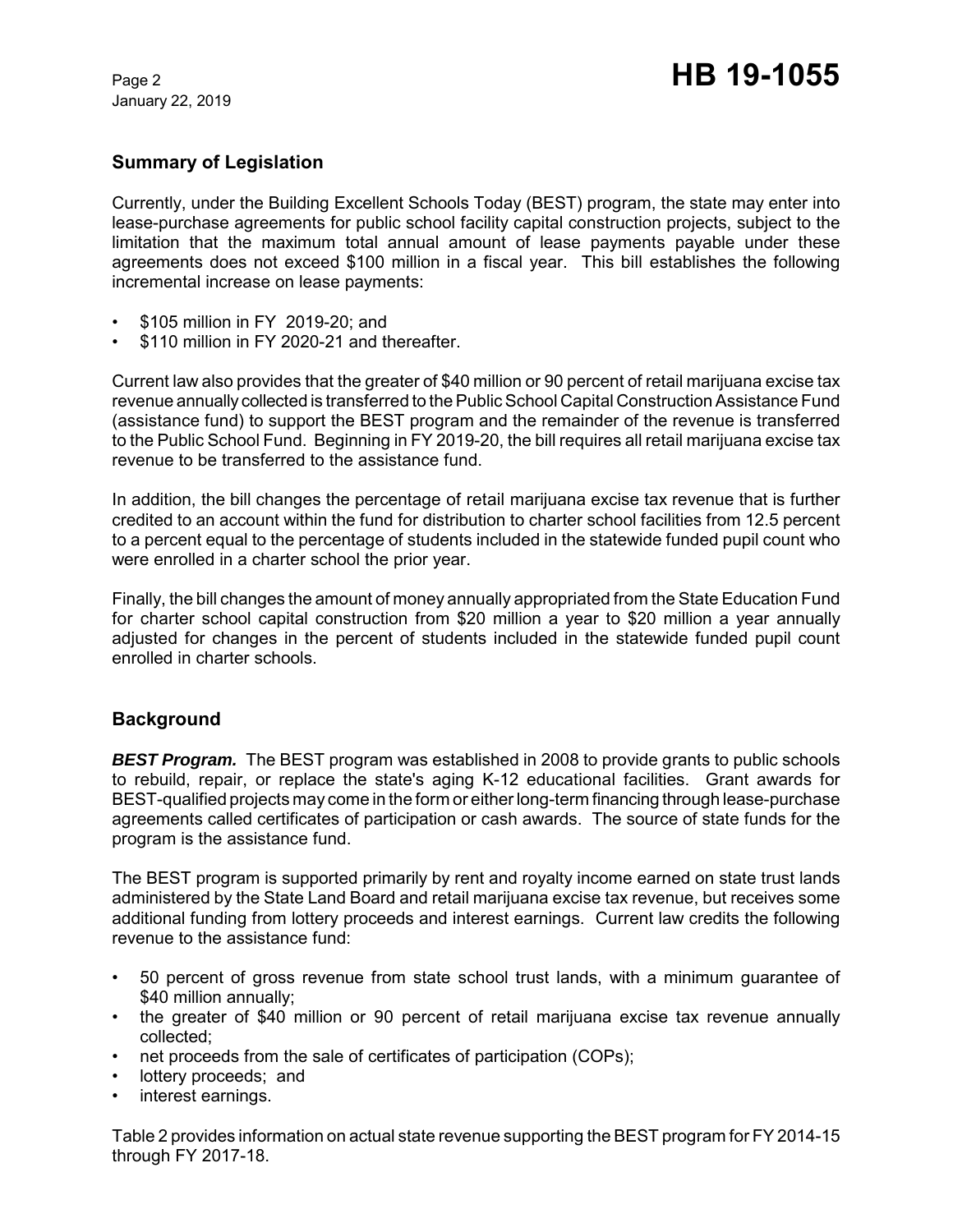| <b>Revenue Source</b>       | FY 2014-15    | FY 2015-16    | FY 2016-17    | FY 2017-18    |
|-----------------------------|---------------|---------------|---------------|---------------|
| State Land Board            | \$92,505,484  | \$65,802,073  | \$58,501,081  | \$69,227,578  |
| Marijuana Excise Tax        | \$23,949,565  | \$40,000,000  | \$40,000,000  | \$40,000,000  |
| <b>Proposition BB Funds</b> | \$0           | \$40,000,000  | \$0           | \$0           |
| <b>Lottery Proceeds</b>     | \$1,997,456   | \$8,070,499   | \$2,273,562   | \$4,117,403   |
| Interest Income             | \$2,032,658   | \$2,646,015   | \$4,099,368   | \$6,343,427   |
| <b>Total Revenue</b>        | \$120,485,163 | \$156,518,587 | \$104,874,011 | \$119,688,408 |

#### **Table 2 State Revenue for the BEST Program**

 *Source: Colorado Department of Education*

# **State Transfers**

This bill increases the amount of marijuana excise tax revenue transferred to the assistance fund by \$21.7 million in FY 2019-20 and \$23.6 million in FY 2020-21, and correspondingly reduces the amount transferred to the Public School Fund. Table 3 shows the amount of marijuana excise tax revenue that would be transferred to the assistance fund under current law and under House Bill 19-1055, based on the Legislative Council Staff December 2018 revenue forecast.

#### **Table 3 Marijuana Excise Tax Revenue to Assistance Fund Under Current Law and HB 19-1055** *(Million Dollars)*

| <b>Fiscal Year</b> | <b>Marijuana Excise</b><br><b>Tax Revenue</b> | <b>Current Law</b> | HB 19-1055 | <b>Difference</b> |
|--------------------|-----------------------------------------------|--------------------|------------|-------------------|
| FY 2019-20         | \$216.9                                       | \$195.2            | \$216.9    | \$21.7            |
| FY 2020-21         | \$236.2                                       | \$212.6            | \$236.2    | \$23.6            |

 *Source: Legislative Council Staff December 2018 Revenue Forecast*

# **State Expenditures**

This bill increases state expenditures on behalf of K-12 capital construction by up to \$23.8 million in FY 2019-20 and \$26.5 million in FY 2020-21. For FY 2019-20, these increases include up to \$21.7 million in additional spending from the assistance fund and up to \$2.1 million in additional spending by charter schools from an appropriation made from the State Education Fund. These impacts will continue in future years.

**Department of Education.** This bill increases state expenditures by up to \$21.7 million in FY 2019-20 and \$23.6 million in FY 2020-21 for COP lease-purchase agreements and cash awards under the BEST program. An increase in transfers to the program is anticipated to increase the number of grant awards and correspondingly increase program administration workload. The workload increase can be accomplished within existing appropriations.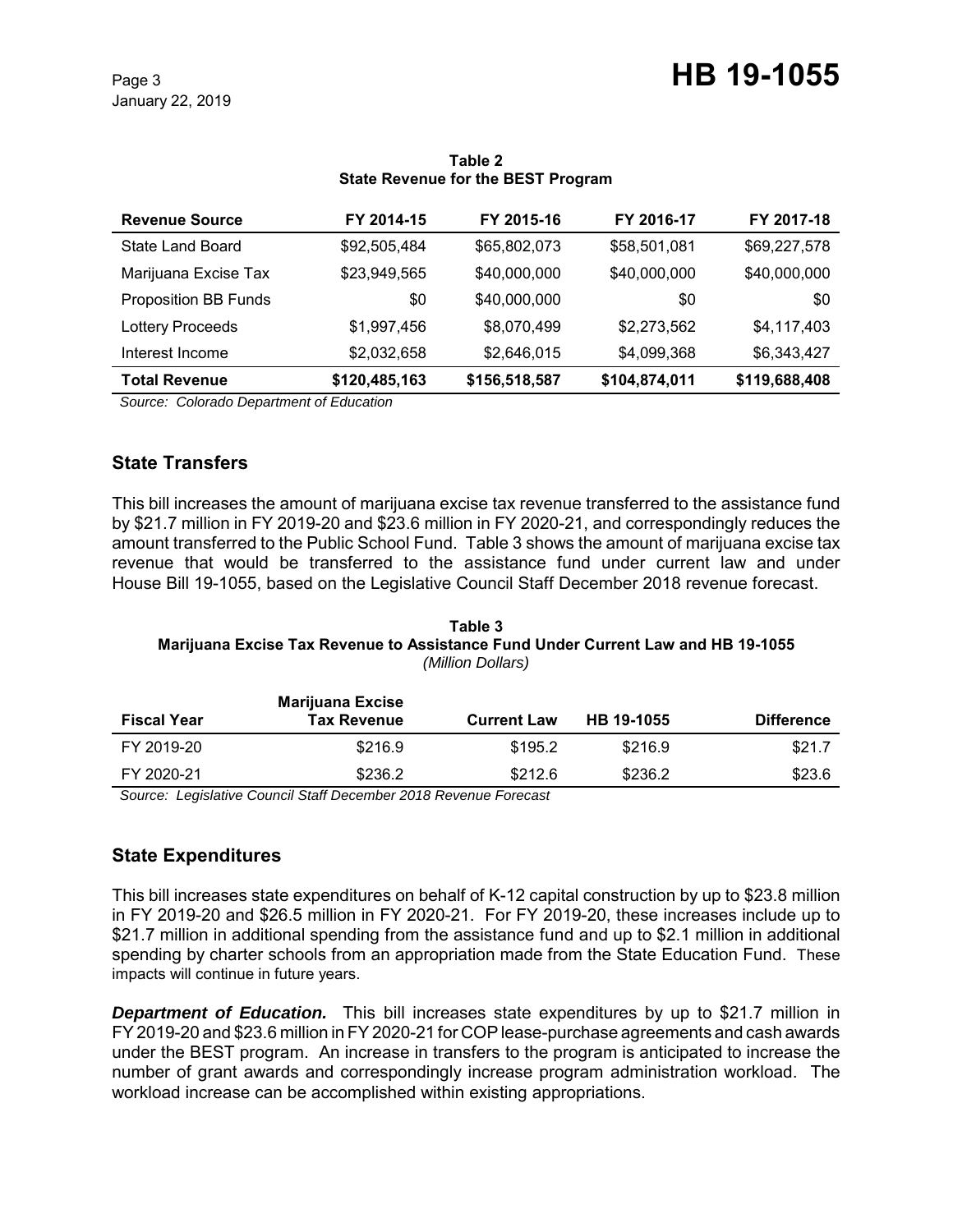Because lease payments have a local match and the state share is capped at 50 percent, this bill authorizes the increase of state expenditures from the assistance fund for lease payments for BEST projects by up to \$5 million in FY 2019-20 and \$10 million in FY 2020-21. These amounts are not reflected in the total state expenditure increase.

*Charter schools.* The bill is expected to increase expenditures on behalf of state charter school capital construction in FY 2019-20 and beyond. The total FY 2019-20 increase is projected to be \$2.0 million and the total FY 2020-21 increase is projected to be about \$4.4 million. These amounts encompass changes in the allocation to an account in the assistance fund and the appropriation from the State Education Fund.

| Table 4                                                                                |
|----------------------------------------------------------------------------------------|
| <b>Moneys for Charter School Capital Construction Under Current Law and HB 19-1055</b> |
| (Million Dollars)                                                                      |
|                                                                                        |

|                    | <b>Assistance Fund</b><br><b>Allocation</b> |               | <b>State Education</b><br><b>Fund Appropriation</b> |               |                       | <b>Totals</b> |                   |
|--------------------|---------------------------------------------|---------------|-----------------------------------------------------|---------------|-----------------------|---------------|-------------------|
| <b>Fiscal Year</b> | Current<br>Law                              | HB<br>19-1055 | <b>Current</b><br>Law                               | HВ<br>19-1055 | <b>Current</b><br>Law | HB<br>19-1055 | <b>Difference</b> |
| FY 2019-20         | \$24.4                                      | \$24.3        | \$20.0                                              | \$22.1        | \$44.4                | \$46.4        | \$2.0             |
| FY 2020-21         | \$26.6                                      | \$28.1        | \$20.0                                              | \$22.9        | \$46.6                | \$51.0        | \$4.4             |

 *Source: Legislative Council Staff December 2018 Revenue Forecast*

*Charter school assistance fund allocation.* Under current law, the FY 2019-20 and FY 2020-21 allocation on behalf of charter school facility construction is anticipated to be about \$24.4 million and \$26.6 million, respectively, based on a calculation of 12.5 percent of the forecast of total marijuana excise tax revenue. A new calculation under the bill is based on the percentage of students included in the statewide funded pupil count who were enrolled in a charter school in the prior fiscal year. The FY 2019-20 calculation is based on the FY 2018-19 percent of the total count of 11.5 percent. The FY 2020-21 calculation is based on the estimated FY 2019-20 percent of the total count of 11.9 percent. Based on these percentages, this fiscal note assumes that assistance fund transfers allocated on behalf of charter school facility construction will decrease by \$0.1 million in FY 2019-20 and increase by \$1.5 million in FY 2020-21.

*Charter school State Education Fund appropriation.* Additionally, revenue and expenditures for charter school capital construction will be increased through the formula allocation created in the bill determining the appropriation from the State Education Fund to charter schools. Under current law, the appropriation amount is fixed at \$20 million. A new calculation under the bill is based on the percentage of students included in the statewide funded pupil count who were enrolled in a charter school in FY 2017-18 as compared to the fiscal year preceding the calculation. The base funding amount of \$20 million is adjusted annually based on this calculation. The FY 2019-20 calculation is based on the comparison of the FY 2018-19 growth rate of 11.4 percent divided by the FY 2017-18 growth rate of 10.4 percent. The FY 2020-21 calculation is based on the comparison of the projected FY 2019-20 growth rate of 11.9 percent divided by the FY 2017-18 growth rate. Based on these calculations, this fiscal note assumes that the FY 2019-20 and FY 2020-21 appropriations on behalf of charter schools from the State Education Fund will increase by at least \$2.1 million and \$2.9 million, respectively.